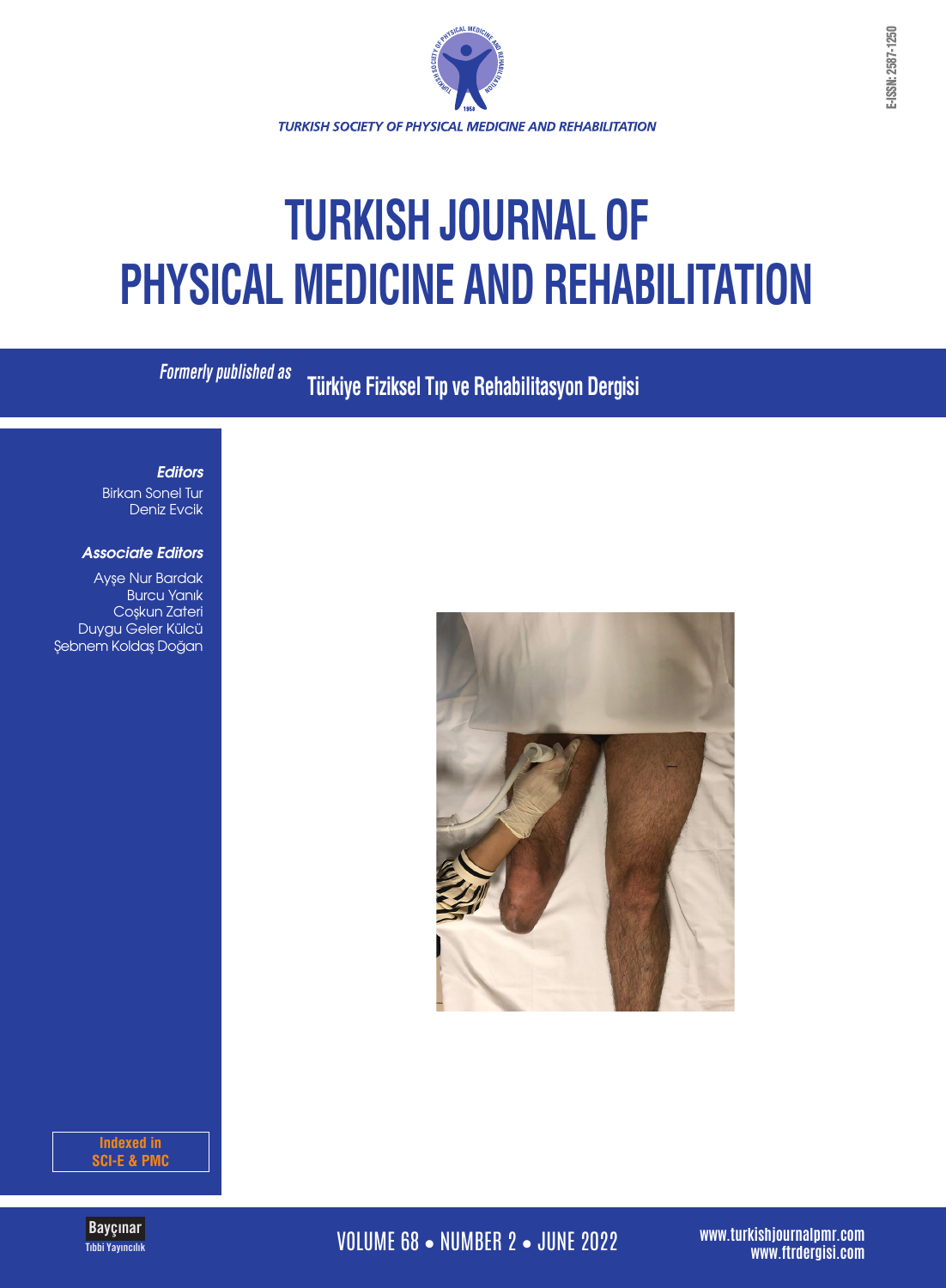

## **TURKISH JOURNAL OF PHYSICAL MEDICINE AND REHABILITATION**

| <b>Formerly published as</b>                                                                                                                                                                                                                                     | Türkiye Fiziksel Tıp ve Rehabilitasyon Dergisi                                                                                                                                                    |                                                                                                                                                 |
|------------------------------------------------------------------------------------------------------------------------------------------------------------------------------------------------------------------------------------------------------------------|---------------------------------------------------------------------------------------------------------------------------------------------------------------------------------------------------|-------------------------------------------------------------------------------------------------------------------------------------------------|
| Founders / Kurucular<br>Osman Cevdet Çubukçu                                                                                                                                                                                                                     | Owner on Behalf of Turkish Society of Physical Medicine and Rehabilitation and Responsible Manager<br>Kenan Akgün                                                                                 |                                                                                                                                                 |
| Derviş Manizade<br>Aziz Sevüktekin<br>Akif Şakir Şakar                                                                                                                                                                                                           | Istanbul University - Cerrahpaşa, İstanbul, Türkiye                                                                                                                                               |                                                                                                                                                 |
|                                                                                                                                                                                                                                                                  | <b>Editors</b>                                                                                                                                                                                    |                                                                                                                                                 |
|                                                                                                                                                                                                                                                                  | Birkan Sonel Tur                                                                                                                                                                                  |                                                                                                                                                 |
|                                                                                                                                                                                                                                                                  | Ankara University, Ankara, Türkiye                                                                                                                                                                |                                                                                                                                                 |
|                                                                                                                                                                                                                                                                  | Deniz Evcik                                                                                                                                                                                       |                                                                                                                                                 |
|                                                                                                                                                                                                                                                                  | Güven Hospital, Ankara, Türkiye                                                                                                                                                                   |                                                                                                                                                 |
| Türkiye Fiziksel Tıp ve Rehabilitasyon Derneği<br>Adına Sahibi ve Sorumlu Yazı İşleri Müdürü<br>Kenan Akgün                                                                                                                                                      | <b>Associate Editors</b>                                                                                                                                                                          |                                                                                                                                                 |
| Executive Office / Yönetim Yeri ve Adresi<br>Büyükdere Cad. Arzu Apt. No: 99, Kat: 4, D: 8-9,<br>34394 Mecidiyeköy, İstanbul, Türkiye.<br>Tel: +90 212 236 90 52<br>Fax: +90 212 236 90 54<br>URL: http://www.turkishjournalpmr.com<br>http://www.ftrdergisi.com | Ayşe Nur Bardak<br>University of Health Sciences, İstanbul, Türkiye<br>Burcu Yanık<br>Çankaya Hospital, Ankara, Türkiye<br>Coşkun Zateri<br>Çanakkale Onsekiz Mart University, Çanakkale, Türkiye | Duygu Geler Külcü<br>University of Health Sciences, İstanbul, Türkiye<br>Şebnem Koldaş Doğan<br>University of Health Sciences, Antalya, Türkiye |
| Editorial Contact Person / Editöryal İletişim<br>Birkan Sonel Tur<br>Deniz Evcik<br>e-mail / e-posta: info@turkishjournalpmr.com<br>info@ftrdergisi.com                                                                                                          | <b>Statistics Consultants</b><br>Afra Alkan<br>Halim Issever<br>İstanbul University, İstanbul, Türkiye<br>Yıldırım Beyazıt University, Ankara, Türkiye                                            |                                                                                                                                                 |
| Publisher / Yayıncı<br>Bayçınar Tıbbi Yayıncılık<br>Örnek Mah. Dr. Suphi Ezgi Sok., No: 11, D: 6,<br>34704 Ataşehir, İstanbul, Türkiye<br>Tel: +90 216 317 41 14<br>e-mail / e-posta: info@baycinartibbiyayincilik.com<br>Yayıncı Sertifika No: 52284            | Arzu Baygül<br>Koç University, Istanbul, Türkiye                                                                                                                                                  | Nazan Alparslan<br>Çukurova University, Adana, Türkiye                                                                                          |
|                                                                                                                                                                                                                                                                  | Atilla Halil Elhan<br>Ankara University, Ankara, Türkiye                                                                                                                                          | Pervin Demir<br>Yıldırım Beyazıt University, Ankara, Türkiye                                                                                    |
|                                                                                                                                                                                                                                                                  | Can Ates<br>Aksaray University, Aksaray, Türkiye                                                                                                                                                  | Selcen Yüksel<br>Yıldırım Beyazıt Universiy, Ankara, Türkiye                                                                                    |
| Publishing date / Yayın tarihi<br>June 01, 2022 / 01 Haziran 2022                                                                                                                                                                                                | Elif Çiğdem Keleş<br>Yeditepe University, İstanbul, Türkiye                                                                                                                                       | Timur Köse<br>Ege University, İzmir, Türkiye                                                                                                    |

*The Turkish Journal of Physical Medicine and Rehabilitation is indexed by Science Citation Index Expanded, PubMed Central, EMBASE, Scopus, CINAHL, Gale/Cengage Learning, EBSCO, Index Copernicus, TUBITAK ULAKBIM TR Index and Turkiye Citation Index.*

*All rights are reserved. Rights to the use and reproduction, including in the electronic media, of all communications, papers, photographs and illustrations appearing in thes journal are the properties of the Turkish Journal of Physical Medicine and Rehabilitation, reproduction without prior written permission of part or all of and material is not permitted. The journal compiles with the Professional Principles of the Press.*

*The control of conformity with the journal standards and the typesetting of the articles in this journal, the control of the abstracts and references and the preparation of the journal for publishing were conducted by Bayçınar Medical Publishing.*

**Type of publication /** *Yayın Türü* Periodical / *Yerel Süreli*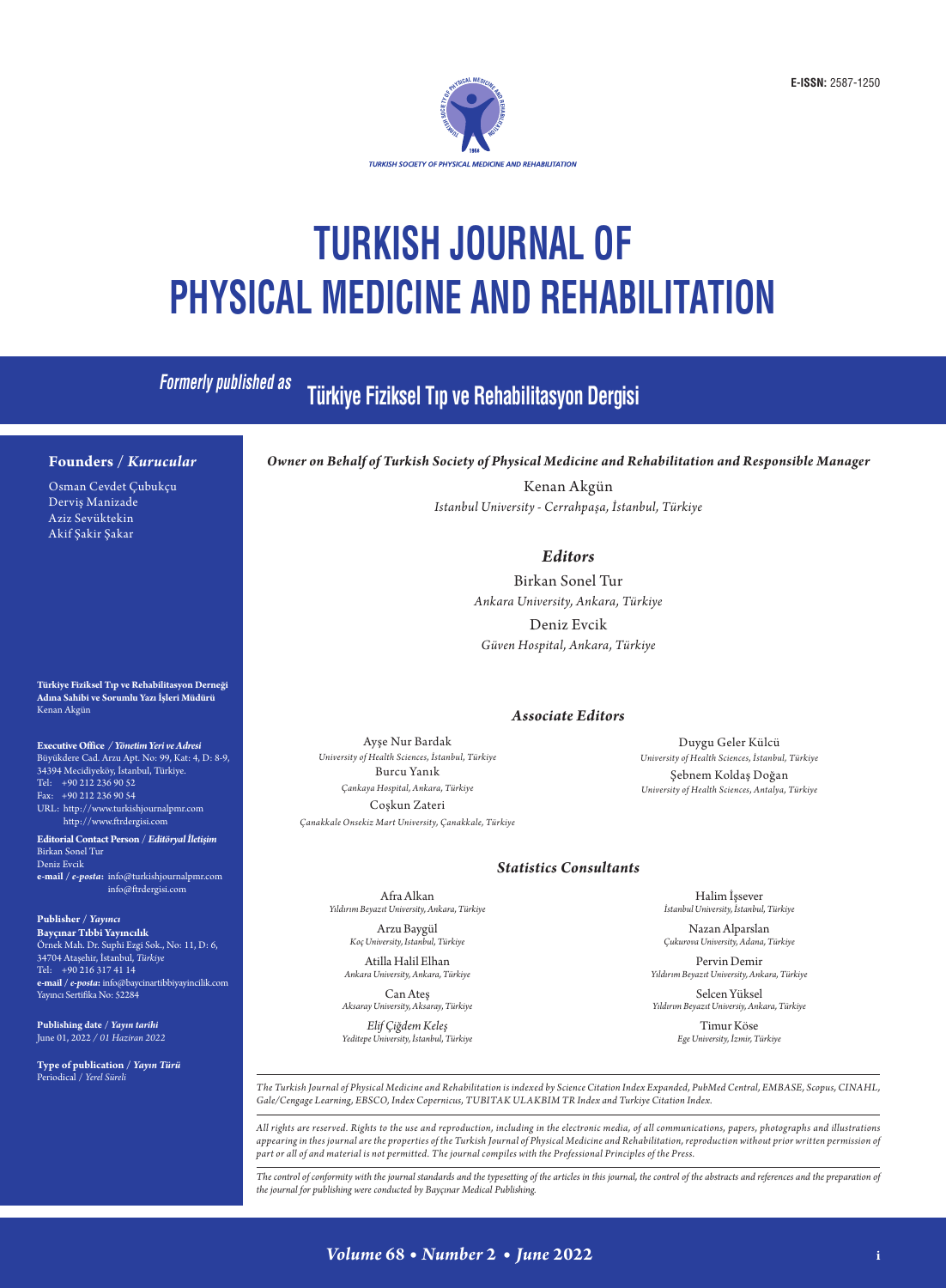

### **Turkish Journal of Physical Medicine and Rehabilitation**

**Formerly published as TÜRKİYE FİZİKSEL TIP VE REHABİLİTASYON DERGİSİ**

### **Scientific Advisory Board**

**Alessandro Giustini**

*Rehabilitation Unit, Ospedale Sanpancrazio Santostefano Rehabilitation Group, Arco, Trento, Italy*

**Amparo Martinez Assucena** *Hospital of Requena, Valencia, Spain* **Arzu On**

*Ege University, İzmir, Türkiye* **Aydan Oral**

*İstanbul University, İstanbul, Türkiye* **Ayşe Küçükdeveci**

*Ankara University, Ankara, Türkiye* **Ayşe Yalıman**

*İstanbul University, İstanbul, Türkiye* **Ayşegül Ketenci**

*İstanbul University, İstanbul, Türkiye* **Banu Kuran**

*Yeni Yüzyıl University, İstanbul, Türkiye* **Belgin Erhan**

*İstanbul Medeniyet Üniversitesi, İstanbul, Türkiye* **Canan Tıkız**

*Adnan Menderes University, Aydın, Türkiye* **Carl Chen**

*Chang Gung Memorial Hospital, Taipei, Taiwan*

**Chang-II Park** *Konyang University, Daejeon, Korea* **Dilşad Sindel**

*İstanbul University, İstanbul, Türkiye* **Elena Ilieva**

*Plovdiv Medical University, Plovdiv, Bulgaria*

**Elif Akalın** *Dokuz Eylül University, İzmir, Türkiye*

**Erkan Kozanoğlu** *Çukurova University, Adana, Türkiye* **Farooq Rathore**

*Bahria University, Karachi, Pakistan* **Fary Khan**

*Monash University, Melbourne, Australia* **Farzaneh Torkan**

*Shefa Research Center, Tehran, Iran* **Francesca Gimigliano**

*University of Campania "Luigi Vanvitelli", Caserta, Italy*

**Frederick Frost** *Case Western Reserve University, Cleveland, Ohio, USA*

**Fumihiro Tajima** *Wakayama Medical University, School of Medicine, Wakayama, Japan*

**Füsun Ardıç** *Pamukkale University, Denizli, Türkiye* **Füsun Köseoğlu**

*TOBB ETU Hospital, Ankara, Türkiye*

**Füsun Şahin**

*Private Clinic, Denizli, Türkiye* **Gabor Fazekas** *National Institute for Medical Rehabilitation, Budapest, Hungary*

**Gordana Stefanovski** *Institute of PRM "Dr M. Zotovic", Banja Luka, Bosnia and Herzegovina*

**Gülseren Akyüz** *Marmara University, İstanbul, Türkiye*

**Hatice Bodur** *Yıldırım Beyazıt University, Ankara, Türkiye*

**Haydar Gök** *Ankara University, Ankara, Türkiye* **Helena Burger**

*University Rehabilitation Institute, Ljubljana, Slovenia*

**İlker Yağcı** *Marmara University, İstanbul, Türkiye*

**Iuly Treger** *Soroka Medical University, Beer-Sheva, Israel*

**Jale İrdesel** *Uludağ University, Bursa, Türkiye*

**Jolanta Kujawa** *Medical University of Lodz, Lodz, Poland*

**Jorge Lains** *Rehabilitation Centre for the Central Region of Portugal, Rovisco Pais Hospital, Tocha, Portugal*

**Juan Manuel Guzman** Clinica De Rehabilitacion, *Mexico City, Mexico*

**Kenan Akgün** *İstanbul University, İstanbul, Türkiye*

**Khalil Al-Abbadi** *Arab Center For Physical & Rehabilitation Medicine, Amman, Jordan*

**Luh K Wahyuni** *University of Indonesia, Jakarta, Indonesia*

**Lydia Abdul Latif** *Malaysia University of Malaysia, Kuala Lumpur, Malaysia*

**Mansoor Rayegani** *Shahid Beheshti University, Tehran, Iran*

**Mark A. Young** *Maryland Rehabilitation Center, Baltimore, Maryland, USA*

**Meltem Vural** *University of Health Sciences, İstanbul, Türkiye*

**Milica Lazovic** *University of Belgrade, Belgrade, Serbia* **Müfit Akyüz** *Karabük University, Karabük, Türkiye*

**Murat Zinnuroğlu** *Gazi University, Ankara, Türkiye*

**N. Kutay Ordu Gökkaya** *University of Health Sciences, Ankara, Türkiye* **Nachum Soroker** *Tel-Aviv University, Tel Aviv, Israel*

**Nurdan Paker** *University of Health Sciences, İstanbul, Türkiye*

**Ömer Faruk Şendur** *Adnan Menderes University, Aydın, Türkiye*

**Özlen Peker** *Dokuz Eylül University, İzmir, Türkiye* **Peter Lim Ai Chi**

*Baylor College of Medicine, Singapore - Houston, Texas, USA*

**Rajesh Pramanik** *IPGMER & SSKM Hospital, Koklata, India*

**Rengin Güzel** *Çukurova University, Adana, Türkiye*

**Resa Aydın** *İstanbul University, İstanbul, Türkiye*

**Safiye Tuncer** *Ankara University, Ankara, Türkiye*

**Saime Ay** *Ufuk University, Ankara, Türkiye*

**Sibel Eyigör** *Ege University, İzmir, Türkiye*

**Şehim Kutlay** *Ankara University, Ankara, Türkiye* **Simon F.T. Tang**

*Chang Gung University, Taipei, Taiwan*

**Soumya Chatterjee** *Case Western Reserve University, Cleveland, Ohio, USA*

**Taslim Uddin** *BSM Medical University, Dhaka, Bangladesh*

**Ülkü Zeynep Akarırmak** *İstanbul University, İstanbul, Türkiye*

**Yeşim Kirazlı** *Ege University, İzmir, Türkiye*

**Zeynep Güven** *Acıbadem University, İstanbul, Türkiye* **Zohra Ben Salah** *University Hospital of Monastir, Monastir, Tunisia*